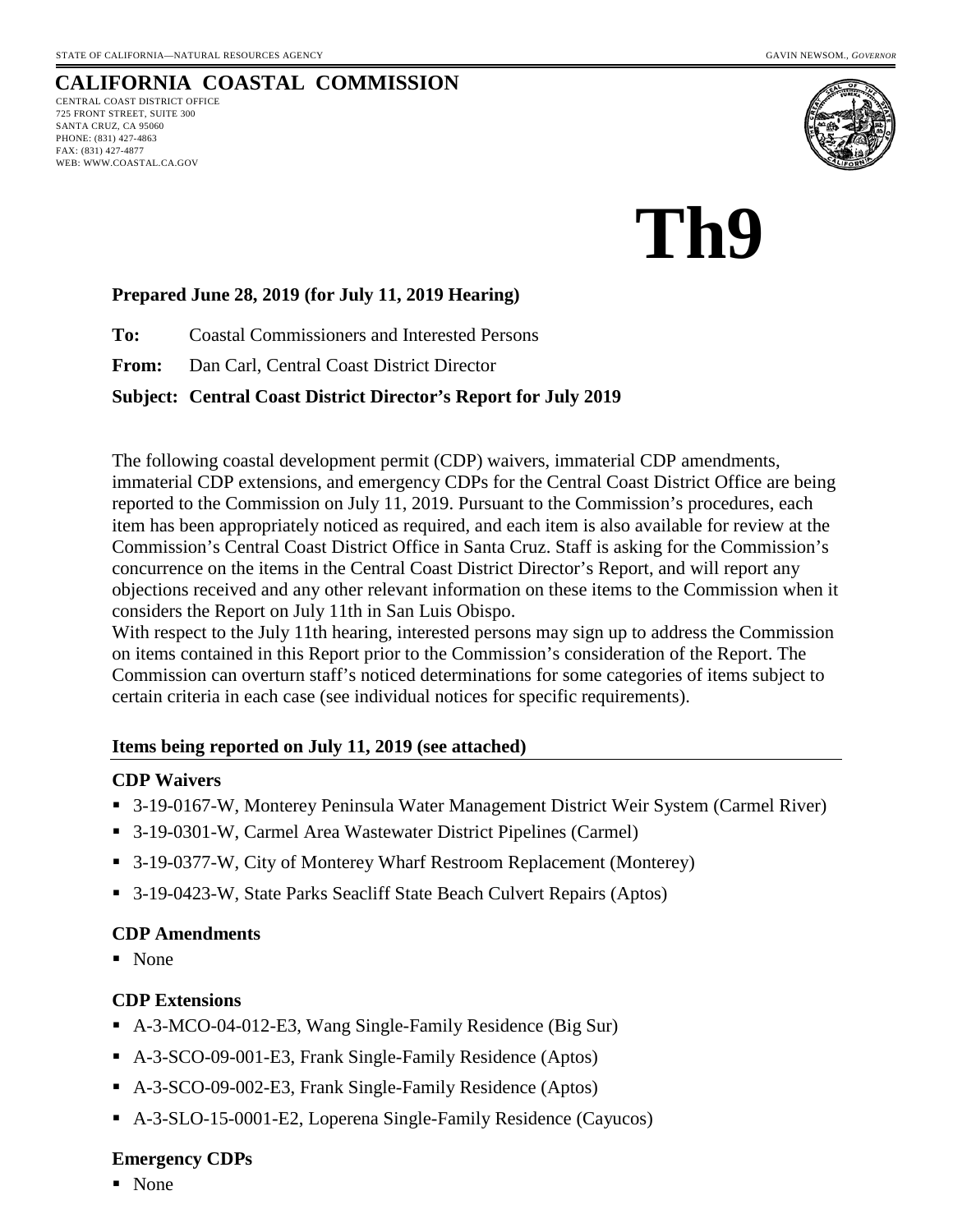

## **NOTICE OF PROPOSED PERMIT WAIVER**

**Date:** June 26, 2019

**To:** All Interested Parties

- **From:** Susan Craig, Central Coast District Manager Mike Watson, Coastal Planner
- **Subject: Coastal Development Permit (CDP) Waiver 3-19-0167-W**  Applicant: Monterey Peninsula Water Management District

### **Proposed Development**

Five-year permit to install a seasonal resistance-board fish weir system within the Carmel River channel just downstream from the Carmel Area Wastewater District's (CAWD's) footbridge on the main stem of the Carmel River in Monterey County. The project is comprised of substrate rail, resistance weir panels, rigid weir panels, a bulkhead, and live-box traps. The weir elements will span the entire width of the nearly 75-foot-wide river channel at the proposed location. A substrate rail attached to the river substrate will provide anchoring for the rigid- and resistance-weir panels. The live-box traps include a removable top that is lockable to allow access to the trap while also preventing poaching and/or vandalism. The weir will be placed into the river channel in December and removed in May of each year to coincide with steelhead spawning runs. A single vehicle-width gravel path will be installed from an existing dirt road to the top of the bank to allow for regular fish counts as well as the annual installation and removal of the weir.

## **Executive Director's Waiver Determination**

Pursuant to Title 14, Section 13238 of the California Code of Regulations, and based on project plans and information submitted by the Applicant regarding the proposed development, the Executive Director of the California Coastal Commission hereby waives the requirement for a CDP for the following reasons:

The project facilitates data collection needed to comply with National Oceanographic and Atmospheric Administration (NOAA) requirements to estimate the annual run size of South-Central Coast Steelhead in support of a NOAA permit to continue an ongoing fish rescue and rearing program and inform management of the species. Results of the monitoring will be presented as monthly qualitative summaries and an annual mitigation program report available to species managers and the public. Installation and removal of the fish weir will be completed manually from the shoreline on the north bank of the Carmel River. Weir panels will be hand carried into the channel and staked into place manually. Clean gravel will be installed along an existing dirt road with removal of invasive grasses, ivy, and non-herbaceous ground cover adjacent to the existing CAWD footbridge as necessary to provide vehicular access to the river. No trees, brush, or native vegetation will be removed. Project biologists will survey the access route and installation site for the presence of any sensitive wildlife prior to accessing the site for yearly installation and removal of the weir. The fish traps will be installed in only one direction such that only fish swimming upstream will be trapped and counted. Weir design and trap location allows juvenile fish, frogs, turtles and other riverine/estuarine species travelling downstream to either go through the gaps in the weir or be able to move over the floating panels. No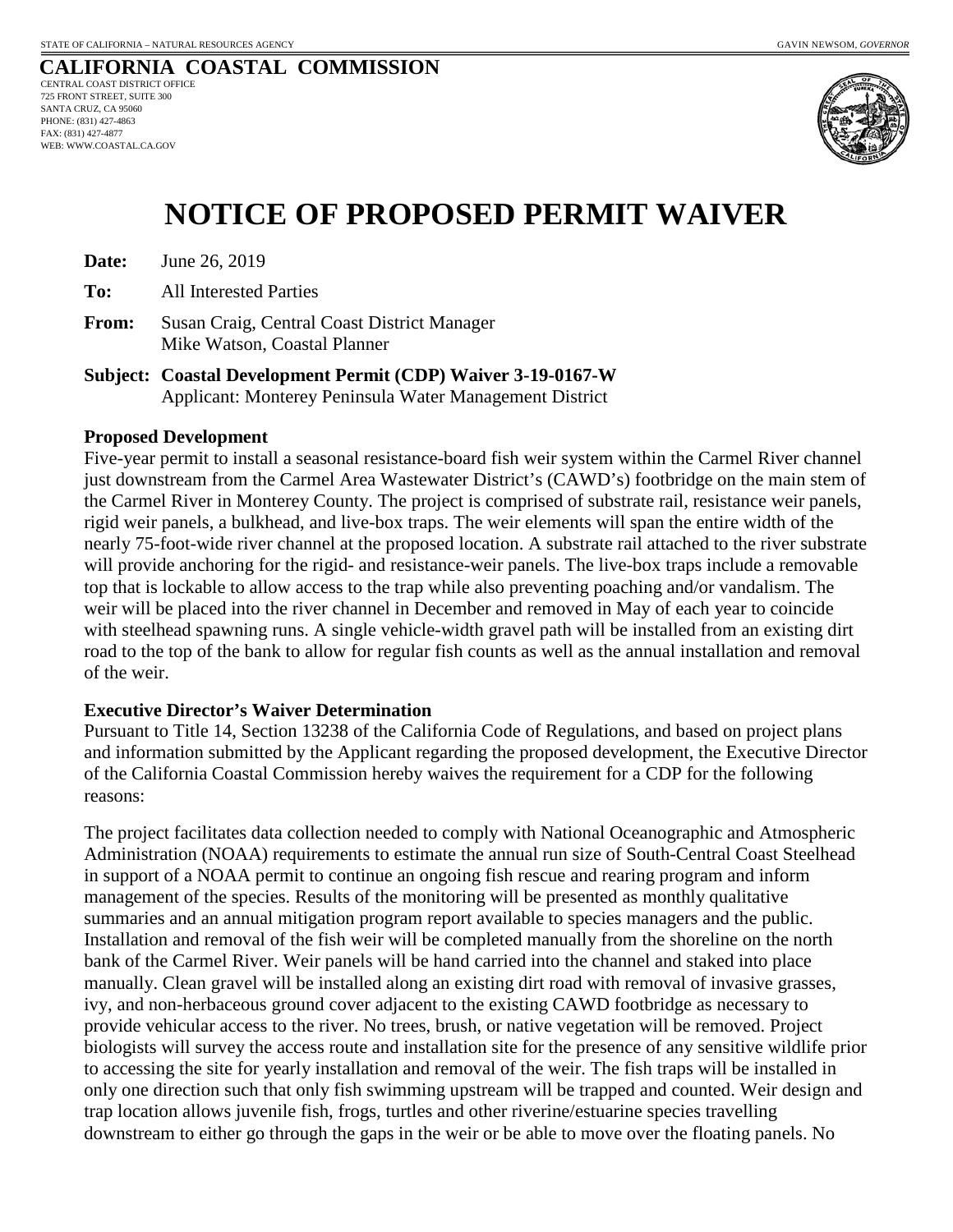## **NOTICE OF PROPOSED PERMIT WAIVER**

CDP Waiver 3-19-0167-W (Carmel River Fish Weir)

Page 2

part of the fish weir panels, traps, or access road will be visible from Highway 1 or other public locations. The Commission's biologist has reviewed the proposed project and consulted with NMFS staff. Public access is not currently allowed in the area, including on the CAWD footbridge, and thus access to river or lagoon downstream will not be adversely impacted by the project. Other nearby accesses to the river will not be affected by the project. In sum, the proposed project will provide important information about the size and health of South-Central Coast Steelhead on the Carmel River and will not adversely impact coastal resources or public access to the shoreline.

## **Coastal Commission Review Procedure**

This waiver is not valid until the waiver has been reported to the Coastal Commission. This waiver is proposed to be reported to the Commission on Thursday, July 11, 2019, in San Luis Obispo. If four or more Commissioners object to this waiver at that time, then the application shall be processed as a regular CDP application.

**If you have any questions about the proposal or wish to register an objection, please contact Mike Watson in the Central Coast District office.**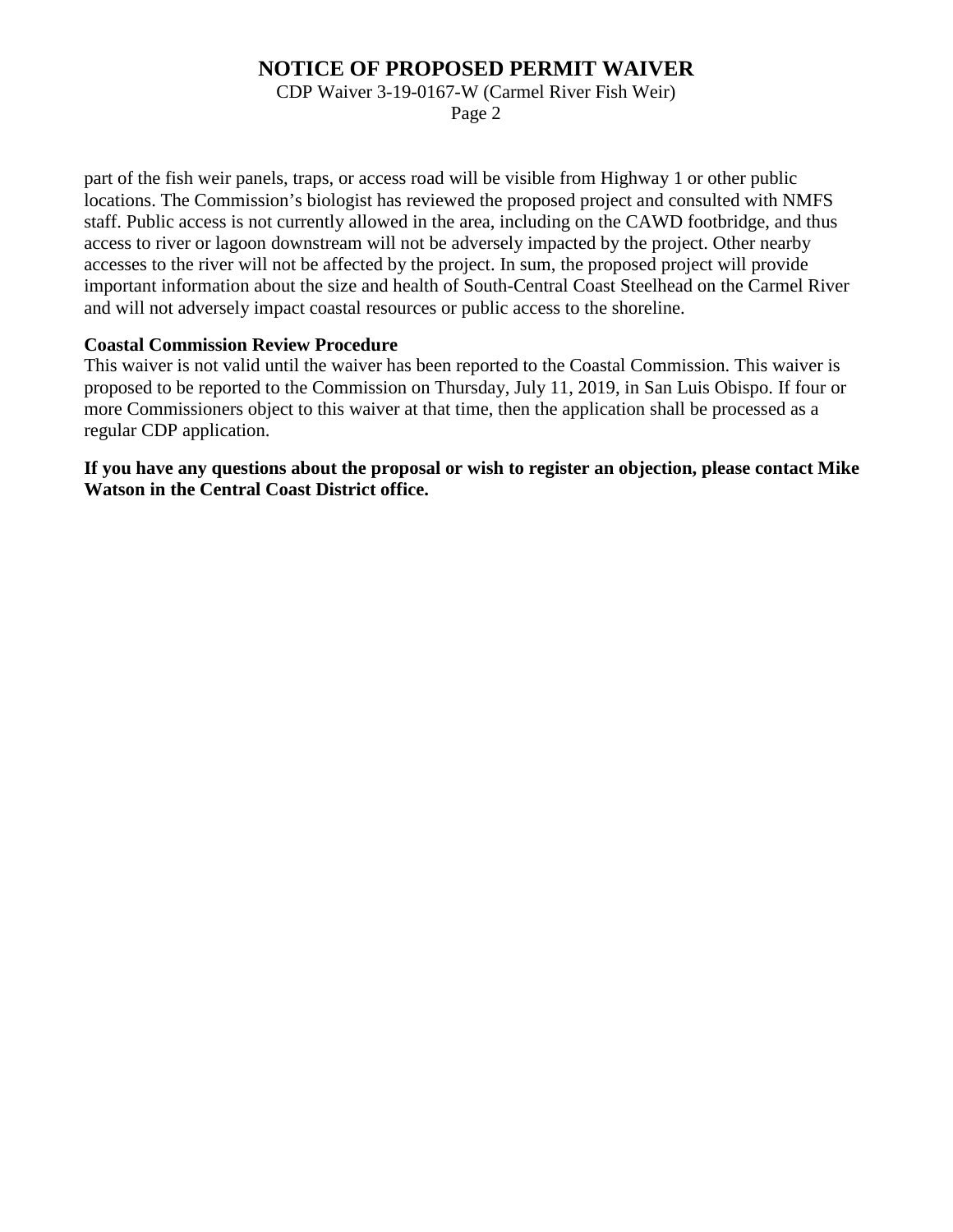

## **NOTICE OF PROPOSED PERMIT WAIVER**

**Date:** June 26, 2019

**To:** All Interested Parties

**From:** Susan Craig, Central Coast District Manager Kevin Kahn, Central Coast District Supervisor

**Subject: Coastal Development Permit (CDP) Waiver 3-19-0301-W**  Applicant: Carmel Area Wastewater District

## **Proposed Development**

Authorization of emergency pipeline repairs to the Carmel Area Wastewater District's raw sewage and treated effluent pipelines over Carmel River lagoon pursuant to emergency CDP G-19-0004. One pipeline, which is 24 inches in diameter and is constructed of concrete and steel, is an outfall that carries secondary-treated effluent from the treatment plant to the ocean; the second pipeline, which is 6 inches in diameter and is constructed of high density polyethylene, carries raw sewage to the plant for treatment. These pipes are suspended above lagoon waters via five 10-inch steel and concrete pile bents connected with steel crossbeams. Repairs were needed to fix structural deficiencies in the steel crossbeams, three of the pile bents, and the 24-inch concrete outfall pipeline in order to ensure their structural soundness and prevent discharge of raw sewage and secondary-treated wastewater into the lagoon. Specifically, the work consisted of installing a four-inch-square steel tube to buttress the crossbeams; adding additional steel, fiber wrap, and cross bracing for the three pile bents; and installing a structural fiber wrap around the 24-inch secondary effluent outfall pipeline to repair a crack in the concrete. The project site is located on the western end of the Carmel River lagoon adjacent to the Carmel Meadows residential area off Calle La Cruz in the unincorporated Carmel area of Monterey County (APN 243-021-007).

## **Executive Director's Waiver Determination**

Pursuant to Title 14, Section 13252 of the California Code of Regulations, and based on project plans and information submitted by the Applicant regarding the proposed development, the Executive Director of the California Coastal Commission hereby waives the requirement for a CDP for the following reasons:

The project entailed necessary repairs to critical wastewater infrastructure to avoid a potential pipeline rupture and spill of raw sewage into the Carmel River lagoon and Carmel River State Beach. The repairs did not expand the physical footprint of the pipelines, but rather reinforced them with fiber wrapping and steel cable so as to improve their structural integrity. An onsite biological monitor was present during all construction work, and water quality and habitat best management practices were employed. No adverse impacts to any sensitive species were documented, and there was no removal of vegetation or placement of any fill in lagoon waters. In sum, the project involved repairs to critical public infrastructure to protect water quality and marine resources, did not involve any adverse impacts during construction, and thus is consistent with the Coastal Act.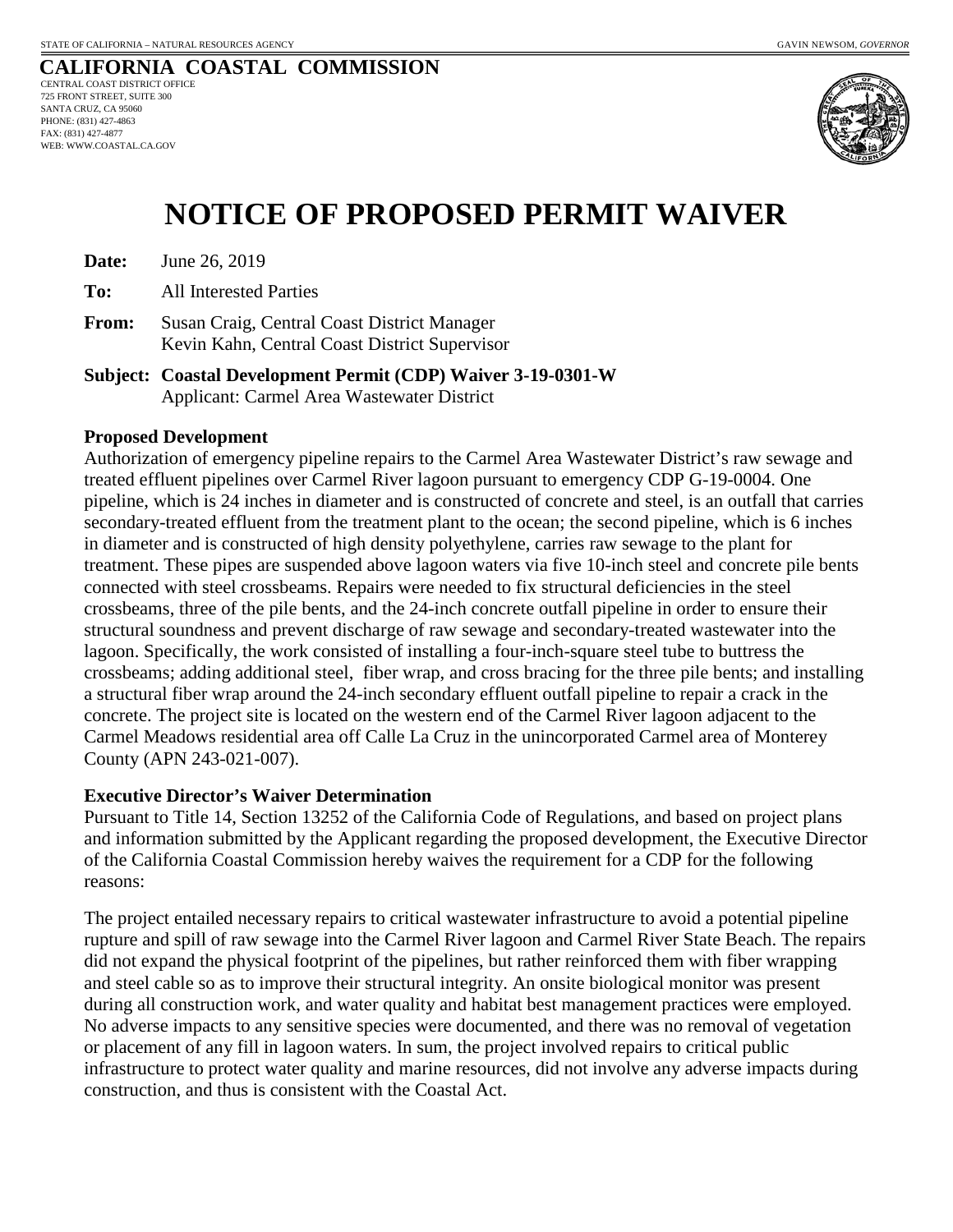## **NOTICE OF PROPOSED PERMIT WAIVER**

CDP Waiver 3-19-0301-W (CAWD Pipeline Repairs)

Page 2

## **Coastal Commission Review Procedure**

This waiver is not valid until the waiver has been reported to the Coastal Commission. This waiver is proposed to be reported to the Commission on Thursday, July 11, 2019 in San Luis Obispo. If three or more Commissioners object to this waiver at that time, then the application shall be processed as a regular CDP application.

**If you have any questions about the proposal or wish to register an objection, please contact Kevin Kahn in the Central Coast District office.**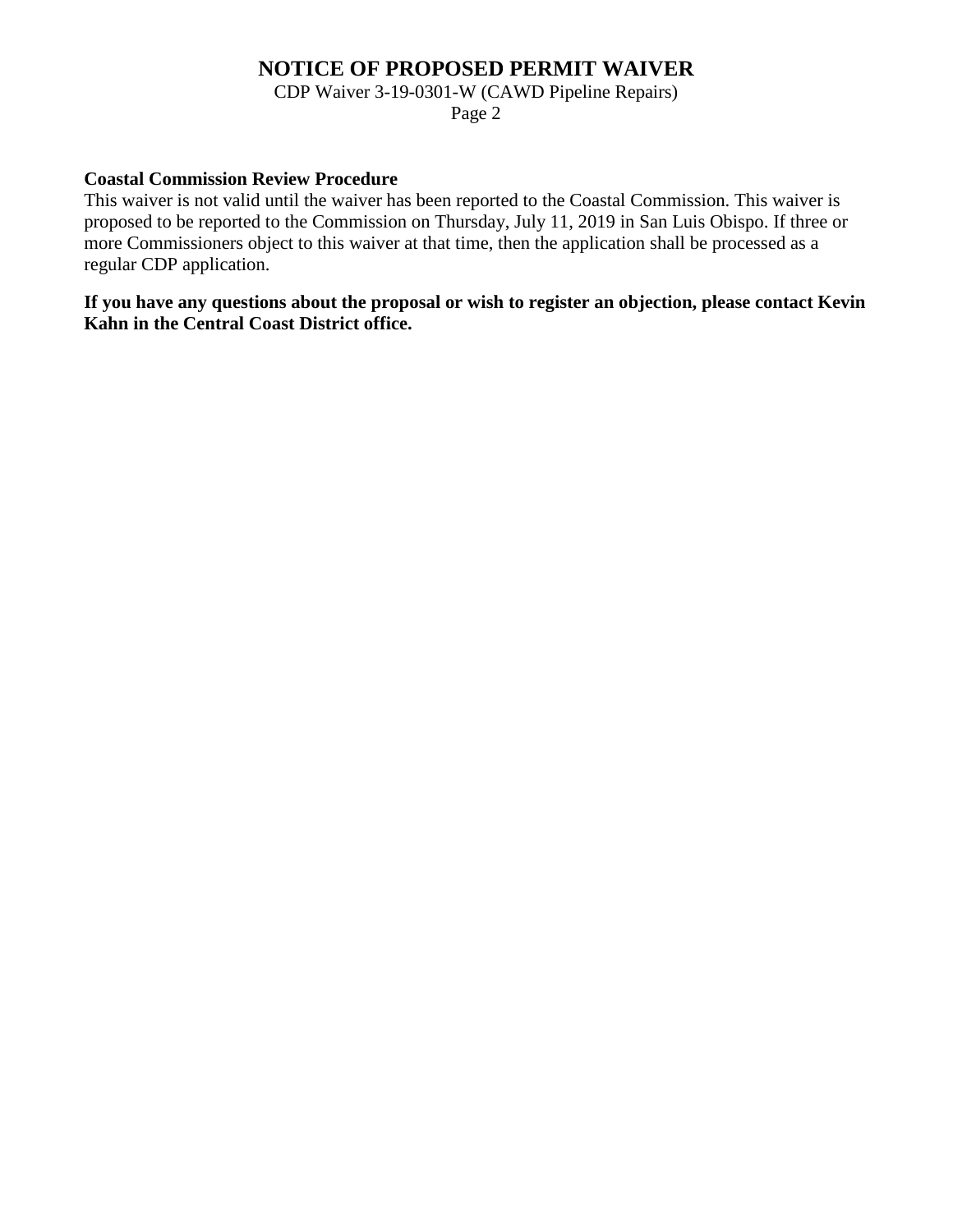### **CALIFORNIA COASTAL COMMISSION** CENTRAL COAST DISTRICT OFFICE

725 FRONT STREET, SUITE 300 SANTA CRUZ, CA 95060 PHONE: (831) 427-4863 FAX: (831) 427-4877 WEB: WWW.COASTAL.CA.GOV



## **NOTICE OF PROPOSED PERMIT WAIVER**

**Date:** June 26, 2019

**To:** All Interested Parties

**From:** Susan Craig, Central Coast District Manager Alexandra McCoy, Coastal Planner

**Subject: Coastal Development Permit (CDP) Waiver 3-19-0377-W**  Applicant: City of Monterey

## **Proposed Development**

Replacement of existing boater-only restroom facilities with restroom facilities available for use by boaters and the general public, and other site improvements, all located within the Commission's retained jurisdiction at the midpoint of Municipal Wharf II in the City of Monterey, Monterey County.

## **Executive Director's Waiver Determination**

Pursuant to Title 14, Section 13238 of the California Code of Regulations, and based on project plans and information submitted by the Applicant regarding the proposed development, the Executive Director of the California Coastal Commission hereby waives the requirement for a CDP for the following reasons:

The proposed restroom replacement project involves demolition of the existing restroom facilities (which are only available to boaters) and an adjacent trash enclosure, and installation of prefabricated, modern restroom facilities that will include a restroom for boaters as well as a new restroom for use by the general public. The proposed project also includes a new trash enclosure located adjacent to the proposed restroom building. The proposed project will not impact the coastal viewshed or waterfront access because the proposed restroom structure is similar in height and footprint to the existing structure. Temporary restroom facilities will be available for the duration of construction (approximately two months). Municipal Wharf II supports commercial and recreational fishing activities and also provides public access, parking, restaurants, and a yacht club. The proposed project will enhance visitor-serving uses of the wharf by providing restrooms that will be available to the general public. The proposed project will also improve water quality because the proposed trash enclosure includes a drain that connects to the sewer, which is lacking on the existing trash enclosure. Additionally, the project includes construction best management practices typically required by the Commission, such as an Erosion and Sediment Control Plan and fencing and containment measures to prevent foreign materials from entering Monterey Bay waters. Thus, in summary, the proposed restroom replacement project will not have adverse impacts on coastal resources and is consistent with Chapter 3 of the Coastal Act.

## **Coastal Commission Review Procedure**

This waiver is not valid until the waiver has been reported to the Coastal Commission. This waiver is proposed to be reported to the Commission on Thursday, July 11, 2019, in San Luis Obispo. If four or more Commissioners object to this waiver at that time, then the application shall be processed as a regular CDP application.

**If you have any questions about the proposal or wish to register an objection, please contact Alexandra McCoy in the Central Coast District office.**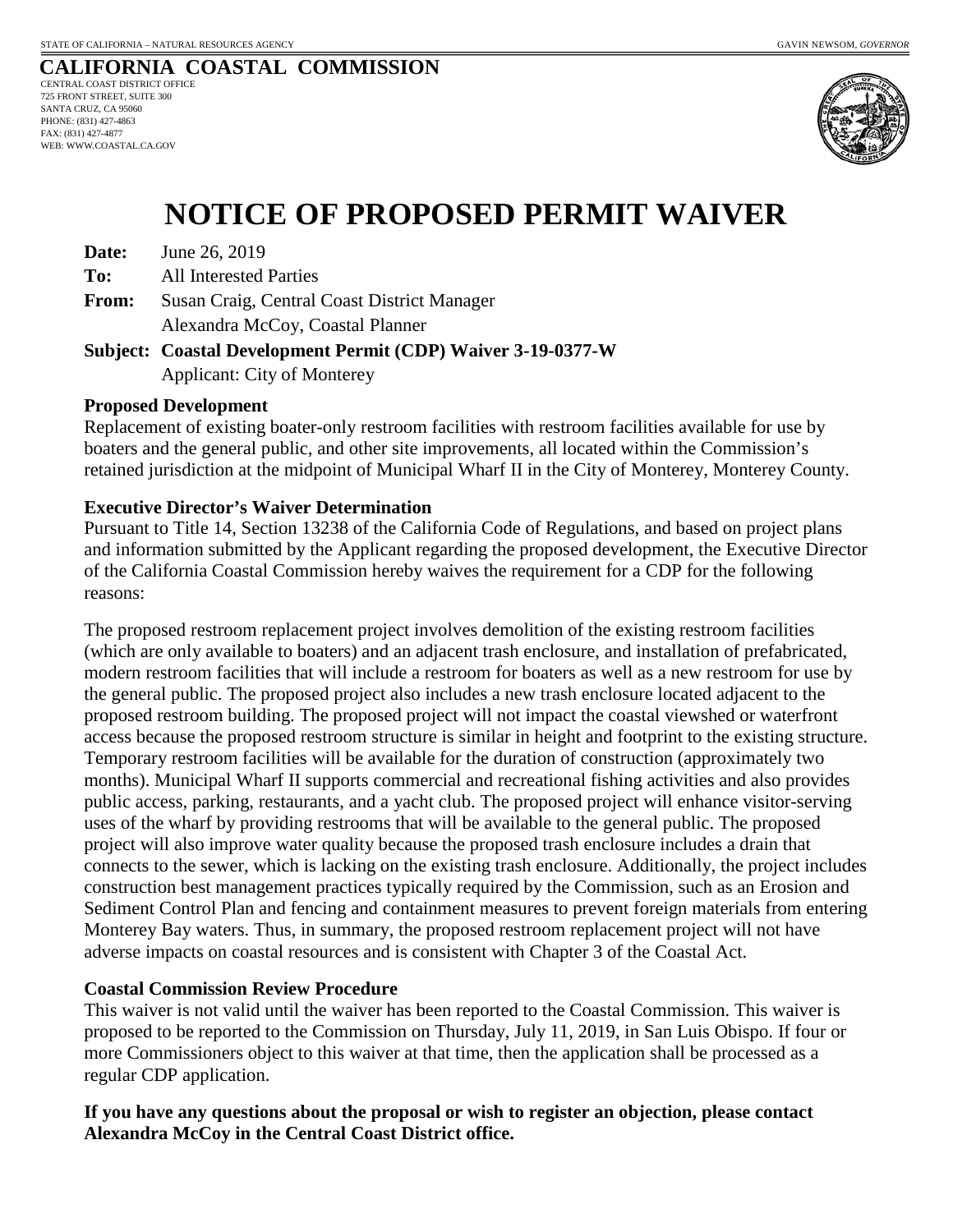

## **NOTICE OF PROPOSED PERMIT WAIVER**

**Date:** June 26, 2019

**To:** All Interested Parties

**From:** Susan Craig, Central Coast District Manager Rainey Graeven, Coastal Planner

**Subject: Coastal Development Permit (CDP) Waiver 3-19-0423-W**  Applicant: California Department of Parks and Recreation (State Parks)

## **Proposed Development**

Recognition of the emergency replacement of portions of two culverts at Seacliff State Beach under Emergency CDP G-3-19-0116, including approximately 640 linear feet of pipe beginning at the Beachgate Trailhead at the intersection of Coates Drive and Beachgate Way and continuing down to the State Park Drive, and approximately 160 linear feet of pipe beginning at the Upper Field and continuing down to the Day Use Beach Parking Area at Seacliff State Beach in unincorporated Aptos, Santa Cruz County.

## **Executive Director's Waiver Determination**

Pursuant to Title 14, Section 13238 of the California Code of Regulations, and based on project plans and information submitted by the Applicant regarding the development, the Executive Director of the California Coastal Commission hereby waives the requirement for a CDP for the following reasons:

Based on the materials presented by State Parks, the heavy rains during the past winter and spring months overwhelmed two existing culverts and two culvert collars located on the bluff, causing severe erosion of the bluff. The damaged culvert located adjacent to the Beachgate Trail caused significant erosion of the public access path and the bluff. Prior to replacement, the damaged culvert caused water to run down the bluff, and began compromising the integrity of the retaining wall that protects Las Olas Drive, which serves as the only ingress/egress to the RV campsites and the upcoast adjacent residential development, including for emergency services. Finally, both damaged culverts caused eroded sediments and other materials to flow down the bluff and discharge onto the beach. The emergency culvert replacement done under Emergency CDP G-3-19-0116 was deemed necessary prevent additional erosion of the Beachgate Trail and to ensure continued ingress/egress to Las Olas Drive. The project was completed using the Commission's typical best management practices to protect water quality during construction adjacent to coastal waters. In sum, the project will prevent future bluff erosion including along the Beachgate Trail, thereby maintaining pedestrian access from the blufftop to the beach area, and further protects ingress and egress to Las Olas Drive. In addition, the project minimizes future sedimentation and drainage build up on the beach. Therefore, the project, as constructed under Emergency CDP G-3-19-0116, did not adversely impact coastal resources, and thus is consistent with the Coastal Act.

## **Coastal Commission Review Procedure**

This waiver is not valid until the waiver has been reported to the Coastal Commission. This waiver is proposed to be reported to the Commission on Thursday, July 11, 2019, in San Luis Obispo. If four or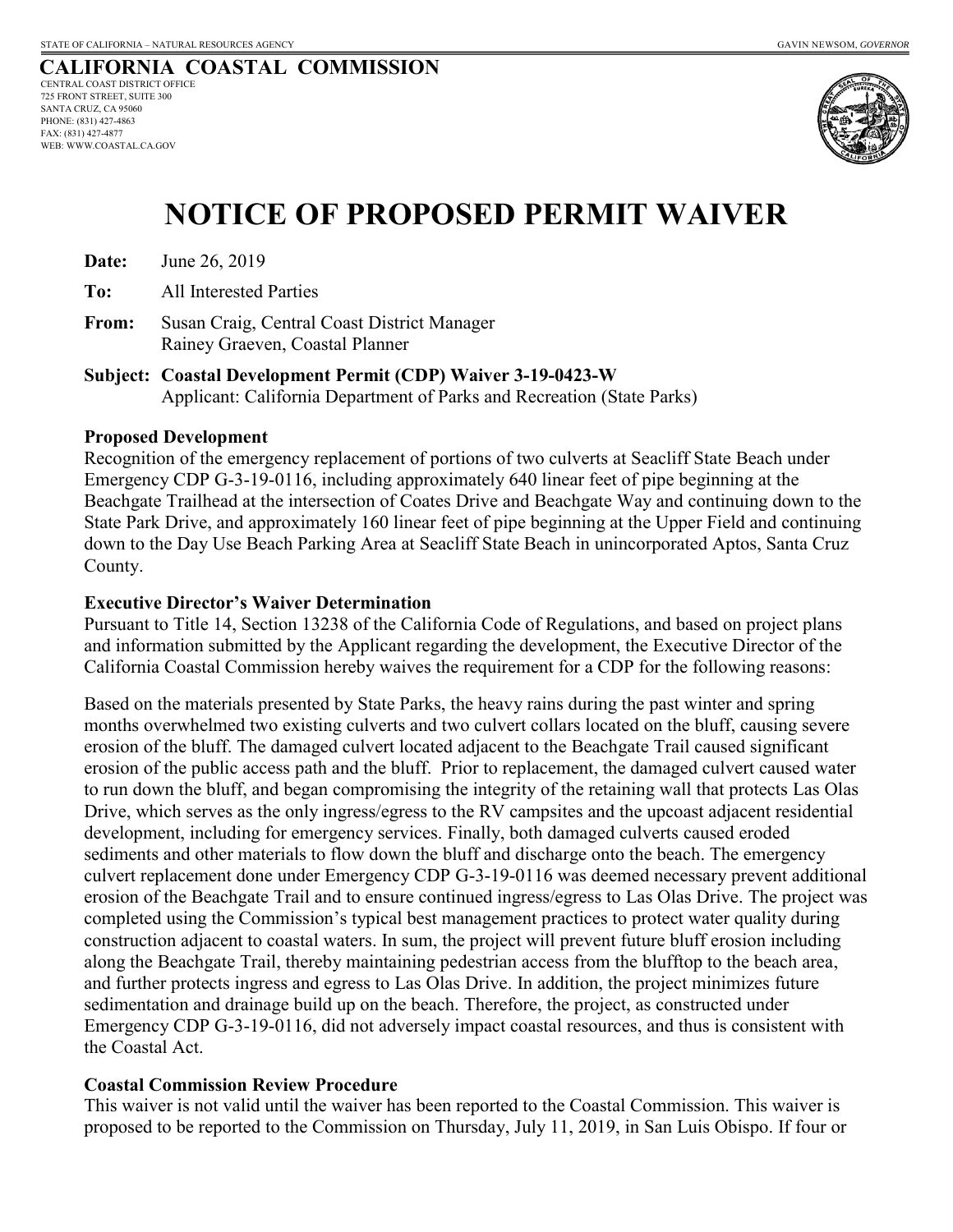## **NOTICE OF PROPOSED PERMIT WAIVER**

CDP Waiver 3-19-0423-W (Seacliff State Beach Culvert Repair)

Page 2

more Commissioners object to this waiver at that time, then the application shall be processed as a regular CDP application.

**If you have any questions about the proposal or wish to register an objection, please contact Rainey Graeven in the Central Coast District office.**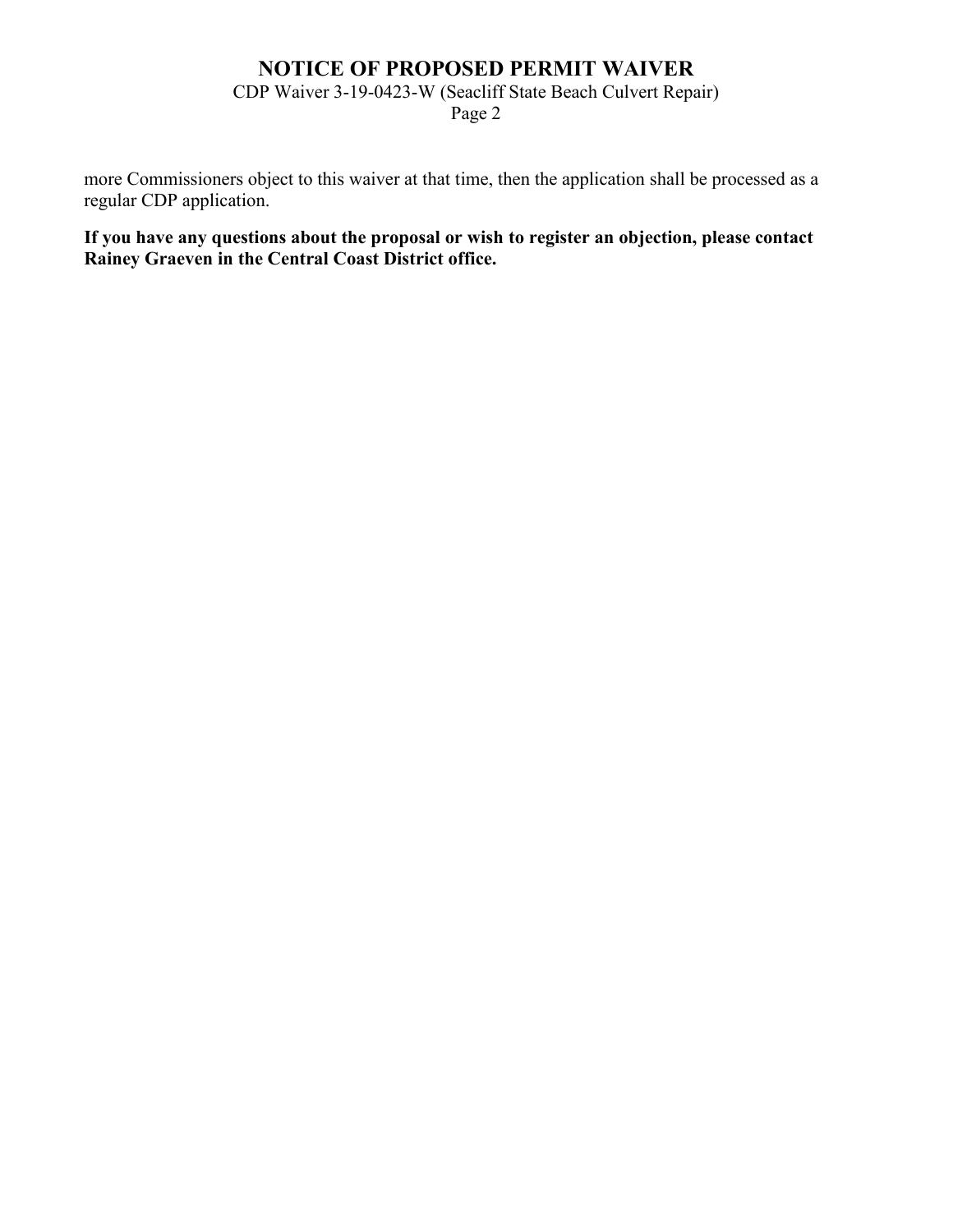

## **NOTICE OF PROPOSED PERMIT EXTENSION**

- **Date:** June 26, 2019
- **To:** All Interested Parties
- **From:** Susan Craig, Central Coast District Manager Katie Butler, Coastal Planner
- **Subject: Proposed Extension to Coastal Development Permit (CDP) A-3-MCO-04-012**  Applicant: Brandon Wang

## **Original CDP Approval**

CDP A-3-MCO-04-012 was approved by the Coastal Commission on June 7, 2017, and provided for the construction of a 2,315-square foot single-family residence at 36228 Highway 1, at Kasler Point, in the Big Sur Coast area of unincorporated Monterey County.

### **Proposed CDP Extension**

 $\overline{a}$ 

The expiration date of CDP A-3-MCO-04-012 would be extended by one year to June 7, 2020. The Commission's reference number for this proposed extension is **A-3-MCO-04-012-E3**. [1](#page-8-0)

### **Executive Director's Changed Circumstances Determination**

Pursuant to Title 14, Section 13169 of the California Code of Regulations, the Executive Director of the California Coastal Commission has determined that there are no changed circumstances affecting the approved development's consistency with the certified Monterey County Local Coastal Program and/or Chapter 3 of the Coastal Act, as applicable.

### **Coastal Commission Review Procedure**

The Executive Director's determination and any written objections to it will be reported to the Commission on Thursday, July 11, 2019, in San Luis Obispo. If three or more Commissioners object to the Executive Director's changed circumstances determination at that time, a full hearing on whether changed circumstances exist will be scheduled pursuant to the Commission's regulations.

## **If you have any questions about the proposal or wish to register an objection, please contact Katie Butler in the Central Coast District office.**

<span id="page-8-0"></span><sup>&</sup>lt;sup>1</sup> CDP extensions -E1 and -E2 were granted in 2006 and 2007, respectively, while the original CDP approval was undergoing litigation. The CDP application was remanded to the Commission by the Court of Appeal, and subsequently approved in June 2017.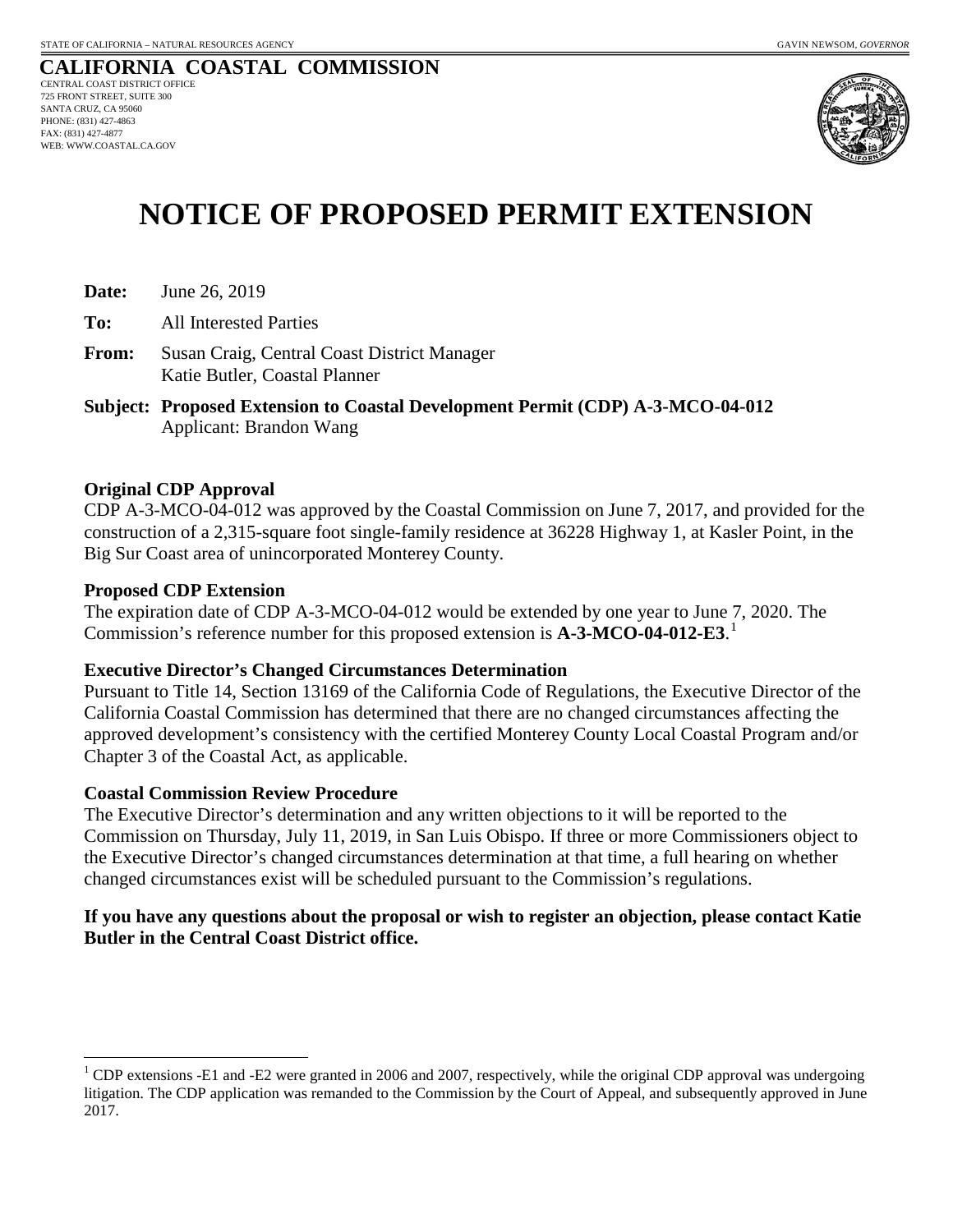

## **NOTICE OF PROPOSED PERMIT EXTENSION**

| Date: | June 26, 2019 |
|-------|---------------|
|-------|---------------|

**To:** All Interested Parties

- **From:** Susan Craig, Central Coast District Manager Ryan Moroney, Central Coast District Supervisor
- **Subject: Proposed Extension to Coastal Development Permit (CDP) A-3-SCO-09-001**  Applicant: Neil Frank

## **Original CDP Approval**

CDP A-3-SCO-09-001 was approved by the Coastal Commission on June 12, 2015, and provided for the construction of a two-story single-family residence and associated improvements. The project is located on an undeveloped vacant blufftop above Hidden Beach where it slopes down toward a coastal arroyo adjacent to Hidden Beach County Park just downcoast from Bayview Drive in the unincorporated Aptos area of south Santa Cruz County.

## **Proposed CDP Extension**

As indicated above, the CDP was originally approved by the Coastal Commission on June 12, 2015, and included a two-year term with an expiration date of June 12, 2017. The Applicant previously filed for extensions extending this deadline to June 12, 2019, which were granted by the Commission (A-3-SCO-09-001-E1 and A-3-SCO-09-001-E2). Thus, under this proposed extension, the expiration date of CDP A-3-SCO-09-001 would be extended one additional year until June 12, 2020. The Commission's reference number for this proposed extension is **A-3-SCO-09-001-E3**.

## **Executive Director's Changed Circumstances Determination**

Pursuant to Title 14, Section 13169 of the California Code of Regulations, the Executive Director of the California Coastal Commission has determined that there are no changed circumstances affecting the approved development's consistency with the certified Santa Cruz County Local Coastal Program and/or Chapter 3 of the Coastal Act, as applicable.

### **Coastal Commission Review Procedure**

The Executive Director's determination and any written objections to it will be reported to the Commission on Thursday, July 11, 2019, in San Luis Obispo. If three or more Commissioners object to the Executive Director's changed circumstances determination at that time, a full hearing on whether changed circumstances exist will be scheduled pursuant to the Commission's regulations.

## **If you have any questions about the proposal or wish to register an objection, please contact Ryan Moroney in the Central Coast District office.**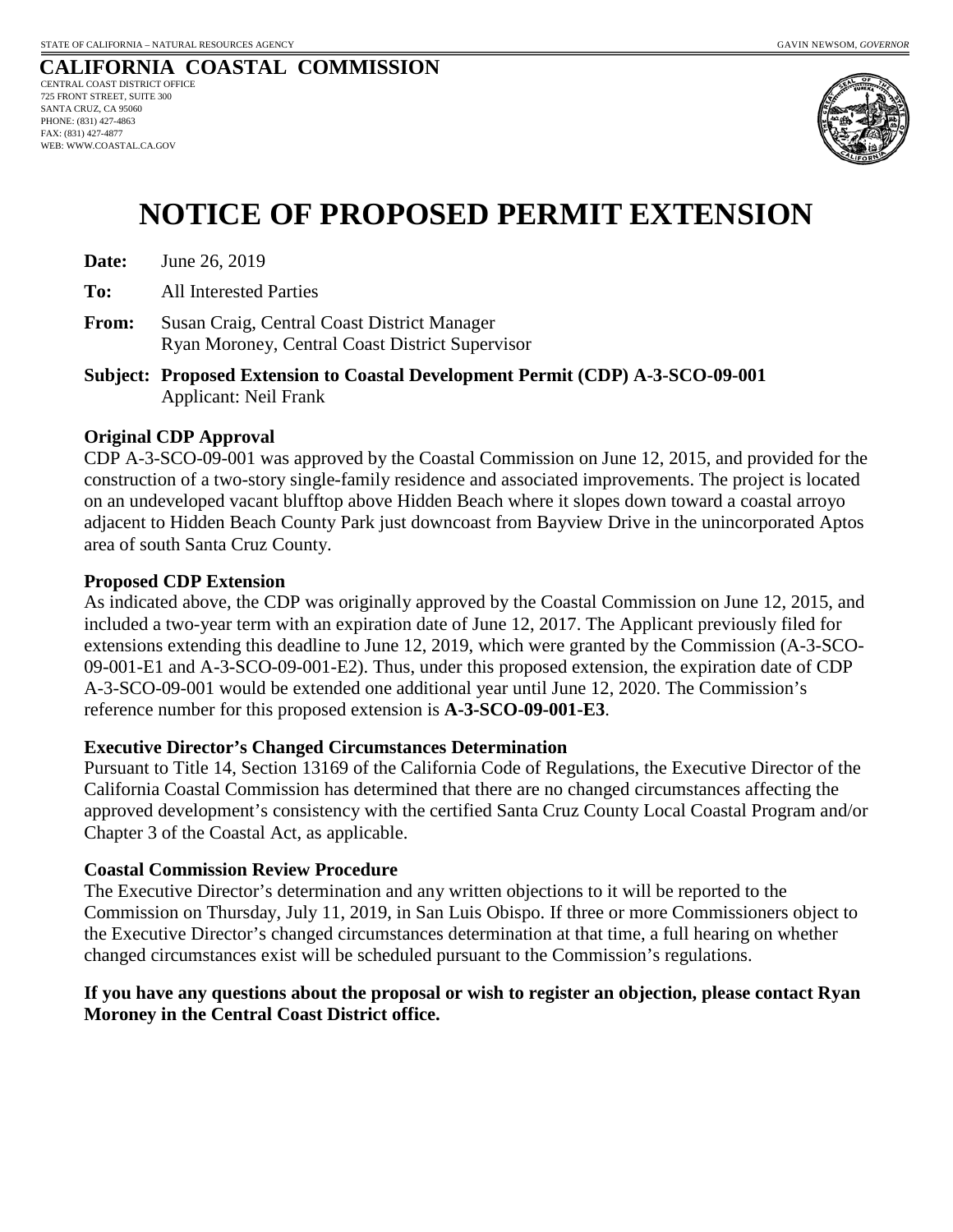

## **NOTICE OF PROPOSED PERMIT EXTENSION**

| Date: | June 26, 2019 |
|-------|---------------|
|-------|---------------|

**To:** All Interested Parties

- **From:** Susan Craig, Central Coast District Manager Ryan Moroney, Central Coast District Supervisor
- **Subject: Proposed Extension to Coastal Development Permit (CDP) A-3-SCO-09-002**  Applicant: Neil Frank

## **Original CDP Approval**

CDP A-3-SCO-09-002 was approved by the Coastal Commission on June 12, 2015, and provided for the construction of a two-story single-family residence and associated improvements. The project is located on an undeveloped vacant blufftop above Hidden Beach where it slopes down toward a coastal arroyo adjacent to Hidden Beach County Park just downcoast from Bayview Drive in the unincorporated Aptos area of south Santa Cruz County.

## **Proposed CDP Extension**

As indicated above, the CDP was originally approved by the Coastal Commission on June 12, 2015, and included a two-year term with an expiration date of June 12, 2017. The Applicant previously filed for extensions extending this deadline to June 12, 2019, which were granted by the Commission (A-3-SCO-09-002-E1 and A-3-SCO-09-002-E2). Thus, under this proposed extension, the expiration date of CDP A-3-SCO-09-002 would be extended one additional year until June 12, 2020. The Commission's reference number for this proposed extension is **A-3-SCO-09-002-E3**.

## **Executive Director's Changed Circumstances Determination**

Pursuant to Title 14, Section 13169 of the California Code of Regulations, the Executive Director of the California Coastal Commission has determined that there are no changed circumstances affecting the approved development's consistency with the certified Santa Cruz County Local Coastal Program and/or Chapter 3 of the Coastal Act, as applicable.

### **Coastal Commission Review Procedure**

The Executive Director's determination and any written objections to it will be reported to the Commission on Thursday, July 11, 2019, in San Luis Obispo. If three or more Commissioners object to the Executive Director's changed circumstances determination at that time, a full hearing on whether changed circumstances exist will be scheduled pursuant to the Commission's regulations.

## **If you have any questions about the proposal or wish to register an objection, please contact Ryan Moroney in the Central Coast District office.**